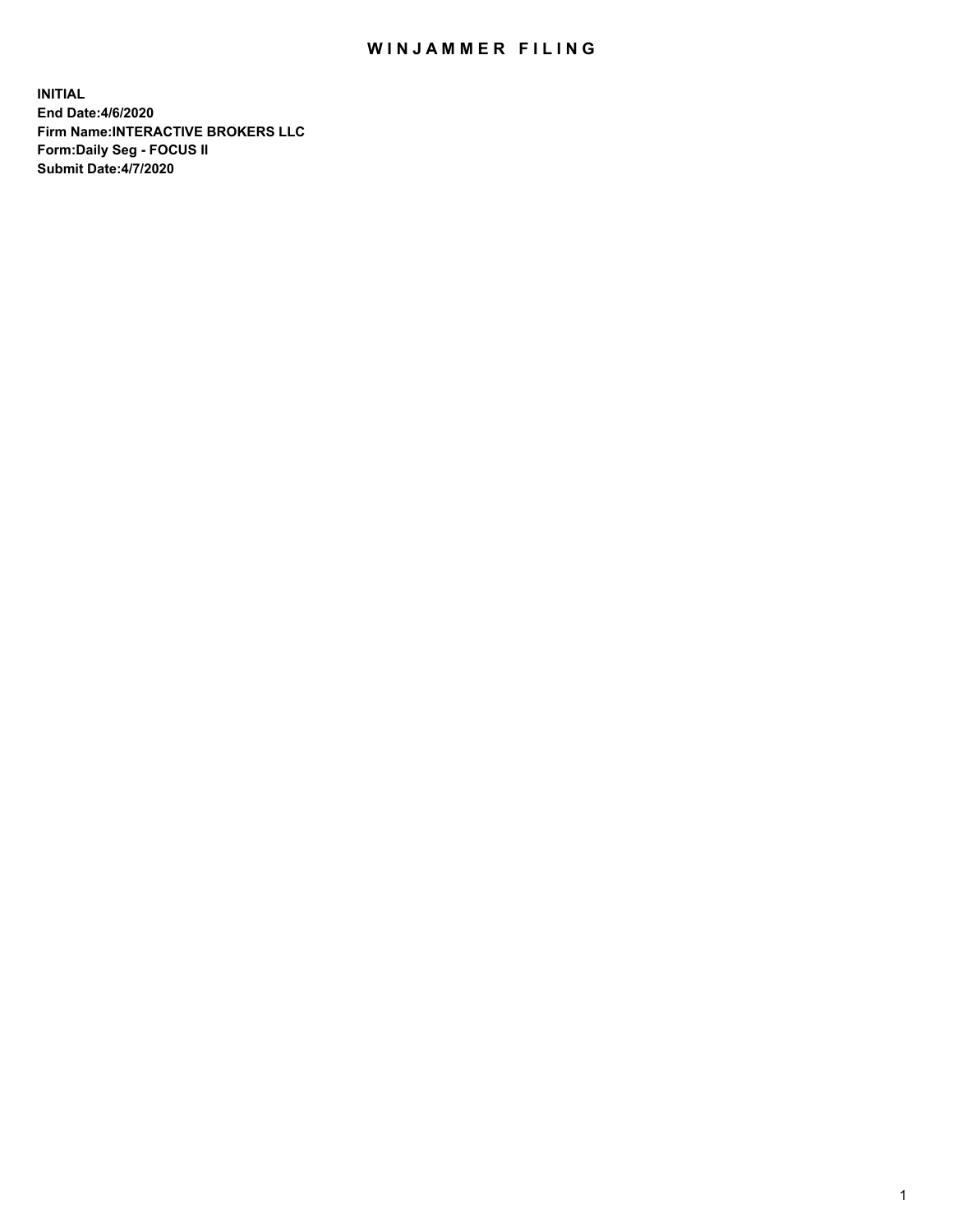**INITIAL End Date:4/6/2020 Firm Name:INTERACTIVE BROKERS LLC Form:Daily Seg - FOCUS II Submit Date:4/7/2020 Daily Segregation - Cover Page**

| Name of Company                                                                                                                                                                                                                                                                                                               | <b>INTERACTIVE BROKERS LLC</b>                                                             |
|-------------------------------------------------------------------------------------------------------------------------------------------------------------------------------------------------------------------------------------------------------------------------------------------------------------------------------|--------------------------------------------------------------------------------------------|
| <b>Contact Name</b>                                                                                                                                                                                                                                                                                                           | <b>James Menicucci</b>                                                                     |
| <b>Contact Phone Number</b>                                                                                                                                                                                                                                                                                                   | 203-618-8085                                                                               |
| <b>Contact Email Address</b>                                                                                                                                                                                                                                                                                                  | jmenicucci@interactivebrokers.c<br>om                                                      |
| FCM's Customer Segregated Funds Residual Interest Target (choose one):<br>a. Minimum dollar amount: : or<br>b. Minimum percentage of customer segregated funds required:% ; or<br>c. Dollar amount range between: and; or<br>d. Percentage range of customer segregated funds required between:% and%.                        | $\overline{\mathbf{0}}$<br>0<br>155,000,000 245,000,000<br><u>00</u>                       |
| FCM's Customer Secured Amount Funds Residual Interest Target (choose one):<br>a. Minimum dollar amount: ; or<br>b. Minimum percentage of customer secured funds required:% ; or<br>c. Dollar amount range between: and; or<br>d. Percentage range of customer secured funds required between:% and%.                          | $\overline{\mathbf{0}}$<br>$\overline{\mathbf{0}}$<br>80,000,000 120,000,000<br><u>0 0</u> |
| FCM's Cleared Swaps Customer Collateral Residual Interest Target (choose one):<br>a. Minimum dollar amount: ; or<br>b. Minimum percentage of cleared swaps customer collateral required:%; or<br>c. Dollar amount range between: and; or<br>d. Percentage range of cleared swaps customer collateral required between:% and%. | $\frac{0}{0}$<br>0 <sub>0</sub><br>0 <sub>0</sub>                                          |

Attach supporting documents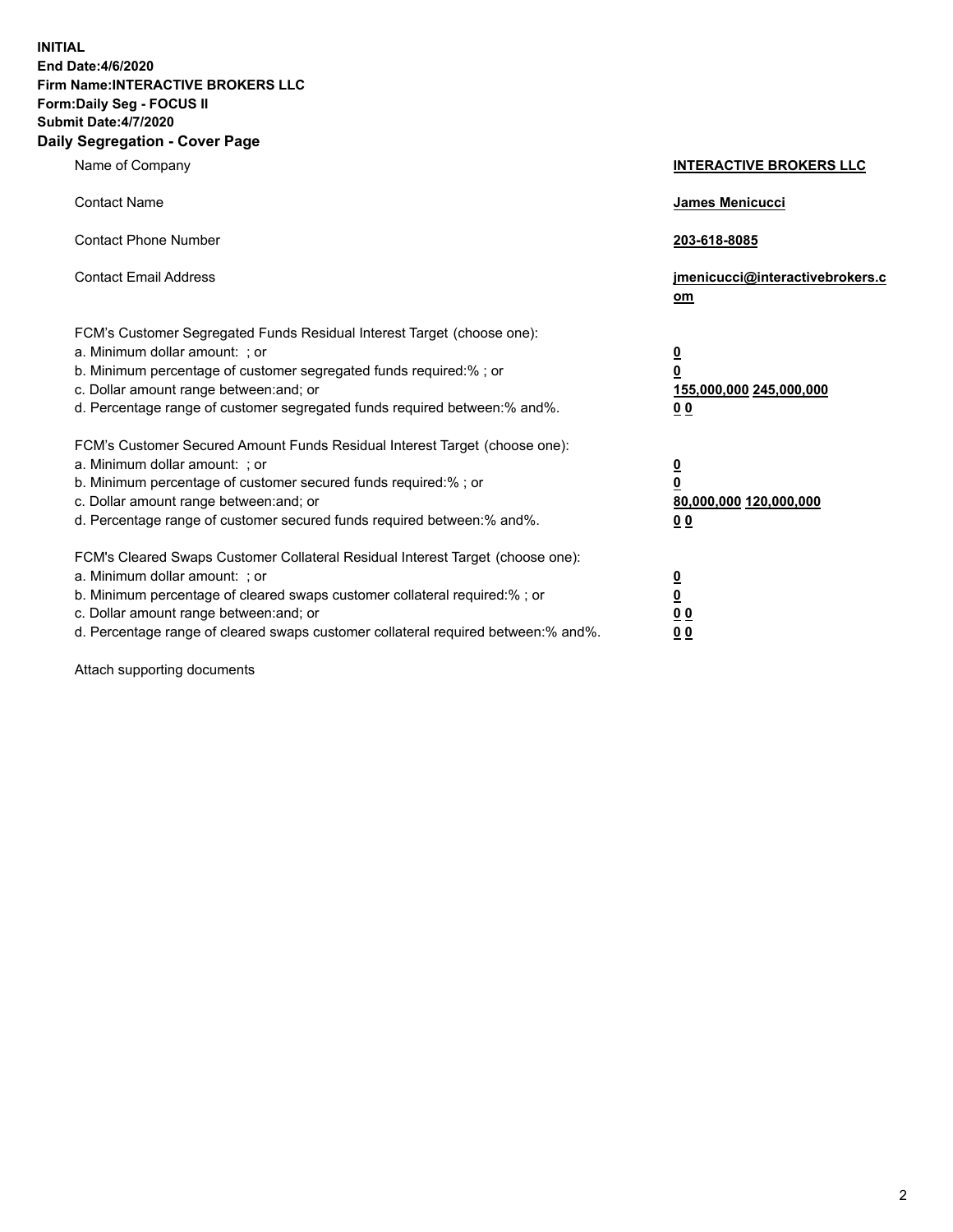## **INITIAL End Date:4/6/2020 Firm Name:INTERACTIVE BROKERS LLC Form:Daily Seg - FOCUS II Submit Date:4/7/2020 Daily Segregation - Secured Amounts**

|     | <u>ovgrvgation ovodrod Annount</u>                                                                         |                                                          |
|-----|------------------------------------------------------------------------------------------------------------|----------------------------------------------------------|
|     | Foreign Futures and Foreign Options Secured Amounts                                                        |                                                          |
|     | Amount required to be set aside pursuant to law, rule or regulation of a foreign                           | $0$ [7305]                                               |
|     | government or a rule of a self-regulatory organization authorized thereunder                               |                                                          |
| 1.  | Net ledger balance - Foreign Futures and Foreign Option Trading - All Customers                            |                                                          |
|     | A. Cash                                                                                                    | 562,086,987 [7315]                                       |
|     | B. Securities (at market)                                                                                  | $0$ [7317]                                               |
| 2.  | Net unrealized profit (loss) in open futures contracts traded on a foreign board of trade                  | -2,452,617 [7325]                                        |
| 3.  | Exchange traded options                                                                                    |                                                          |
|     | a. Market value of open option contracts purchased on a foreign board of trade                             | 81,263 [7335]                                            |
|     | b. Market value of open contracts granted (sold) on a foreign board of trade                               | -262,785 [7337]                                          |
| 4.  | Net equity (deficit) (add lines 1. 2. and 3.)                                                              | 559,452,848 [7345]                                       |
| 5.  | Account liquidating to a deficit and account with a debit balances - gross amount                          | <b>3,447</b> [7351]                                      |
|     | Less: amount offset by customer owned securities                                                           | 0 [7352] 3,447 [7354]                                    |
| 6.  | Amount required to be set aside as the secured amount - Net Liquidating Equity                             | 559,456,295 [7355]                                       |
|     | Method (add lines 4 and 5)                                                                                 |                                                          |
| 7.  | Greater of amount required to be set aside pursuant to foreign jurisdiction (above) or line                | 559,456,295 [7360]                                       |
|     | 6.                                                                                                         |                                                          |
|     | FUNDS DEPOSITED IN SEPARATE REGULATION 30.7 ACCOUNTS                                                       |                                                          |
| 1.  | Cash in banks                                                                                              |                                                          |
|     | A. Banks located in the United States                                                                      | 199,190,657 [7500]                                       |
|     | B. Other banks qualified under Regulation 30.7                                                             | 0 [7520] 199,190,657 [7530]                              |
| 2.  | Securities                                                                                                 |                                                          |
|     | A. In safekeeping with banks located in the United States                                                  | 379,845,000 [7540]                                       |
|     | B. In safekeeping with other banks qualified under Regulation 30.7                                         | 0 [7560] 379,845,000 [7570]                              |
| 3.  | Equities with registered futures commission merchants                                                      |                                                          |
|     | A. Cash                                                                                                    | $0$ [7580]                                               |
|     | <b>B.</b> Securities                                                                                       | $0$ [7590]                                               |
|     | C. Unrealized gain (loss) on open futures contracts                                                        | $0$ [7600]                                               |
|     | D. Value of long option contracts                                                                          | $0$ [7610]                                               |
|     | E. Value of short option contracts                                                                         | 0 [7615] 0 [7620]                                        |
| 4.  | Amounts held by clearing organizations of foreign boards of trade                                          |                                                          |
|     | A. Cash                                                                                                    | $0$ [7640]                                               |
|     | <b>B.</b> Securities                                                                                       | $0$ [7650]                                               |
|     | C. Amount due to (from) clearing organization - daily variation                                            | $0$ [7660]                                               |
|     | D. Value of long option contracts                                                                          | $0$ [7670]                                               |
|     | E. Value of short option contracts                                                                         | 0 [7675] 0 [7680]                                        |
| 5.  | Amounts held by members of foreign boards of trade                                                         |                                                          |
|     | A. Cash                                                                                                    | 108,428,391 [7700]                                       |
|     | <b>B.</b> Securities                                                                                       | $0$ [7710]                                               |
|     | C. Unrealized gain (loss) on open futures contracts                                                        | -3,890,526 [7720]                                        |
|     | D. Value of long option contracts                                                                          | 81,263 [7730]                                            |
|     | E. Value of short option contracts                                                                         | <u>-<b>262,785</b> [</u> 7735] <u>104,356,343</u> [7740] |
| 6.  | Amounts with other depositories designated by a foreign board of trade                                     | $0$ [7760]                                               |
| 7.  | Segregated funds on hand                                                                                   | $0$ [7765]                                               |
| 8.  | Total funds in separate section 30.7 accounts                                                              | 683,392,000 [7770]                                       |
| 9.  | Excess (deficiency) Set Aside for Secured Amount (subtract line 7 Secured Statement<br>Page 1 from Line 8) | 123,935,705 [7380]                                       |
| 10. | Management Target Amount for Excess funds in separate section 30.7 accounts                                | 80,000,000 [7780]                                        |
| 11. | Excess (deficiency) funds in separate 30.7 accounts over (under) Management Target                         | 43,935,705 [7785]                                        |
|     |                                                                                                            |                                                          |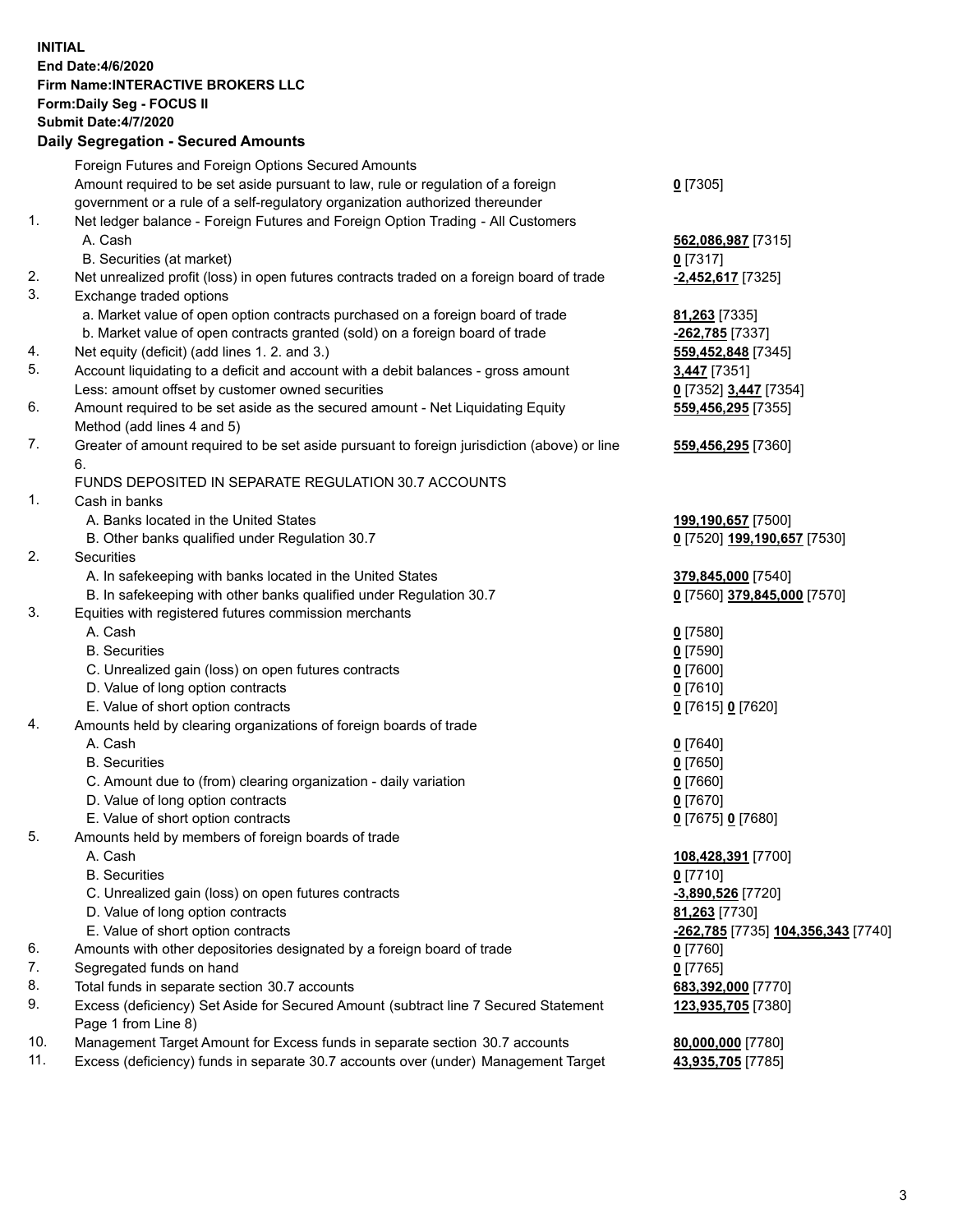**INITIAL End Date:4/6/2020 Firm Name:INTERACTIVE BROKERS LLC Form:Daily Seg - FOCUS II Submit Date:4/7/2020 Daily Segregation - Segregation Statement** SEGREGATION REQUIREMENTS(Section 4d(2) of the CEAct) 1. Net ledger balance A. Cash **6,213,068,381** [7010] B. Securities (at market) **0** [7020] 2. Net unrealized profit (loss) in open futures contracts traded on a contract market **-121,720,988** [7030] 3. Exchange traded options A. Add market value of open option contracts purchased on a contract market **376,503,893** [7032] B. Deduct market value of open option contracts granted (sold) on a contract market **-381,308,858** [7033] 4. Net equity (deficit) (add lines 1, 2 and 3) **6,086,542,428** [7040] 5. Accounts liquidating to a deficit and accounts with debit balances - gross amount **5,198,894** [7045] Less: amount offset by customer securities **0** [7047] **5,198,894** [7050] 6. Amount required to be segregated (add lines 4 and 5) **6,091,741,322** [7060] FUNDS IN SEGREGATED ACCOUNTS 7. Deposited in segregated funds bank accounts A. Cash **2,807,021,847** [7070] B. Securities representing investments of customers' funds (at market) **1,936,314,880** [7080] C. Securities held for particular customers or option customers in lieu of cash (at market) **0** [7090] 8. Margins on deposit with derivatives clearing organizations of contract markets A. Cash **412,044,154** [7100] B. Securities representing investments of customers' funds (at market) **1,159,889,837** [7110] C. Securities held for particular customers or option customers in lieu of cash (at market) **0** [7120] 9. Net settlement from (to) derivatives clearing organizations of contract markets **-10,556,806** [7130] 10. Exchange traded options A. Value of open long option contracts **374,508,930** [7132] B. Value of open short option contracts **-379,315,279** [7133] 11. Net equities with other FCMs A. Net liquidating equity **0** [7140] B. Securities representing investments of customers' funds (at market) **0** [7160] C. Securities held for particular customers or option customers in lieu of cash (at market) **0** [7170] 12. Segregated funds on hand **0** [7150] 13. Total amount in segregation (add lines 7 through 12) **6,299,907,563** [7180] 14. Excess (deficiency) funds in segregation (subtract line 6 from line 13) **208,166,241** [7190] 15. Management Target Amount for Excess funds in segregation **155,000,000** [7194] 16. Excess (deficiency) funds in segregation over (under) Management Target Amount **53,166,241** [7198]

Excess